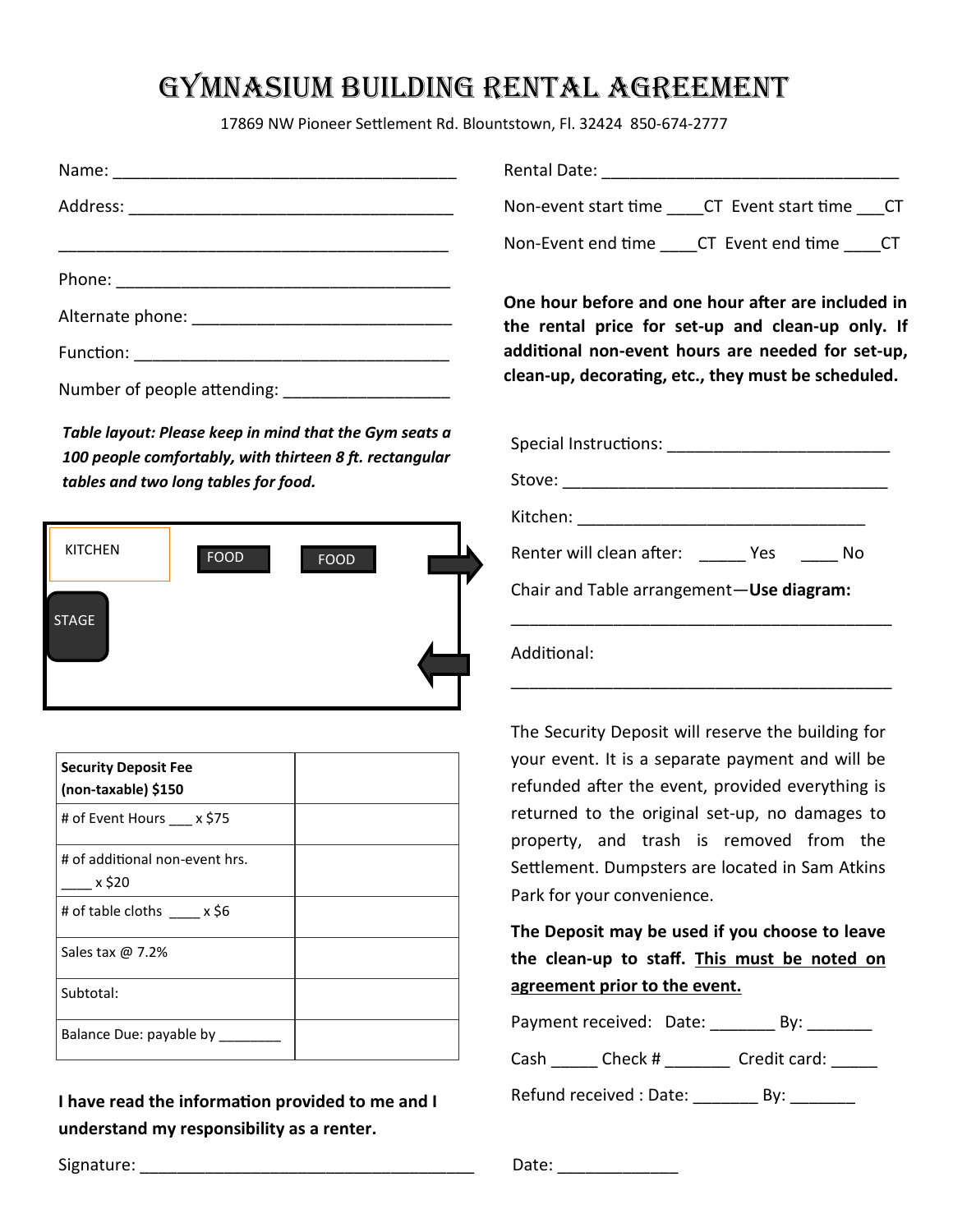# gymnasium building rental agreement

17869 NW Pioneer Settlement Rd. Blountstown, Fl. 32424 850-674-2777

#### *Thank you for choosing the Panhandle Pioneer Settlement for your event. We hope you enjoy your time with us.*

- RESERVATION: Your reservation is secured when a **deposit of \$150** is received. This fee is refundable upon \_\_\_\_\_\_\_ (initial) compliance with regulations. The **remaining balance is due 7 days prior** to the event date.,
- RENTAL FEES: Gymnasium **\$75 per EVENT hour**. This is the time you will be entertaining guests, eating, etc. \_\_\_\_\_\_\_ (Initial) This **fee includes one hour before for set-up and one hour after for clean-up.**

Additional set-up/clean-up **NON-EVENT hours are \$20 per hour**. This is for event preparation and clean-up, and cannot be used for your event hours. Additional hours needed must be scheduled when rental agreement is completed.

If additional hours for set-up are requested on days other than your event, regular rental rates will apply.

DECORATION GUIDELINES: NO REMOVAL OF ITEMS FROM WALLS; DO NOT MOVE DISPLAY CASES, PIANOS, ORGANS, ETC. NO CHAIR OR TABLE REMOVAL. THIS IS MANDATORY AND WILL NOT CHANGE. **IF ITEMS ARE FOUND TO BE MOVED, YOU MAY FORFEIT YOUR SECURITY DEPOSIT.**

\_\_\_\_\_\_\_ (Initial) **No nails or abrasive adhesives** can be used to hang decorations. (Command strips work well.) Use only **dripless candles** inside buildings, **tea lights** on outside porches. Renter assumes all liability of damages from candles, including damage from waxes, fire, or personal injury. RENTERS CLEAN UP **Trash must gathered and taken off the Settlement premises.** Dumpsters are conveniently (Initial) located in Sam Atkins Park in the picnic area with the blue roof. Kitchen must be left clean. **Remember to collect what is yours! Return anything that was moved to its original location**. Tables and chairs should not be moved without permission. Tables and chairs are wiped off. Floors and rugs swept/mopped thoroughly. PARKING Parking is allowed inside the Settlement. Please park perpendicular to the road \_\_\_\_\_\_\_ (Initial) on the north side of the gym and in front of the clubhouse. **Handicapped parking** is located near the ramp to the gym. Vehicles may not go past the posted signs. Special arrangements can be made for **transporting elderly and disabled**. Please discuss when rental agreement is completed. ADDITIONAL INFORMATION: **DRUGS AND ALCOHOL ARE NOT PERMITTED ON THE SETTLEMENT GROUNDS** \_\_\_\_\_\_\_ (Initial) Smoking is only allowed in the driveway of the Settlement. Use available ashtrays. Do not litter with cigarette butts. The renter assumes responsibility for **monitoring all children**. Children may enter general store only with an adult. **Dancing in** the gymnasium should be done only in **stocking feet**—please no shoes!